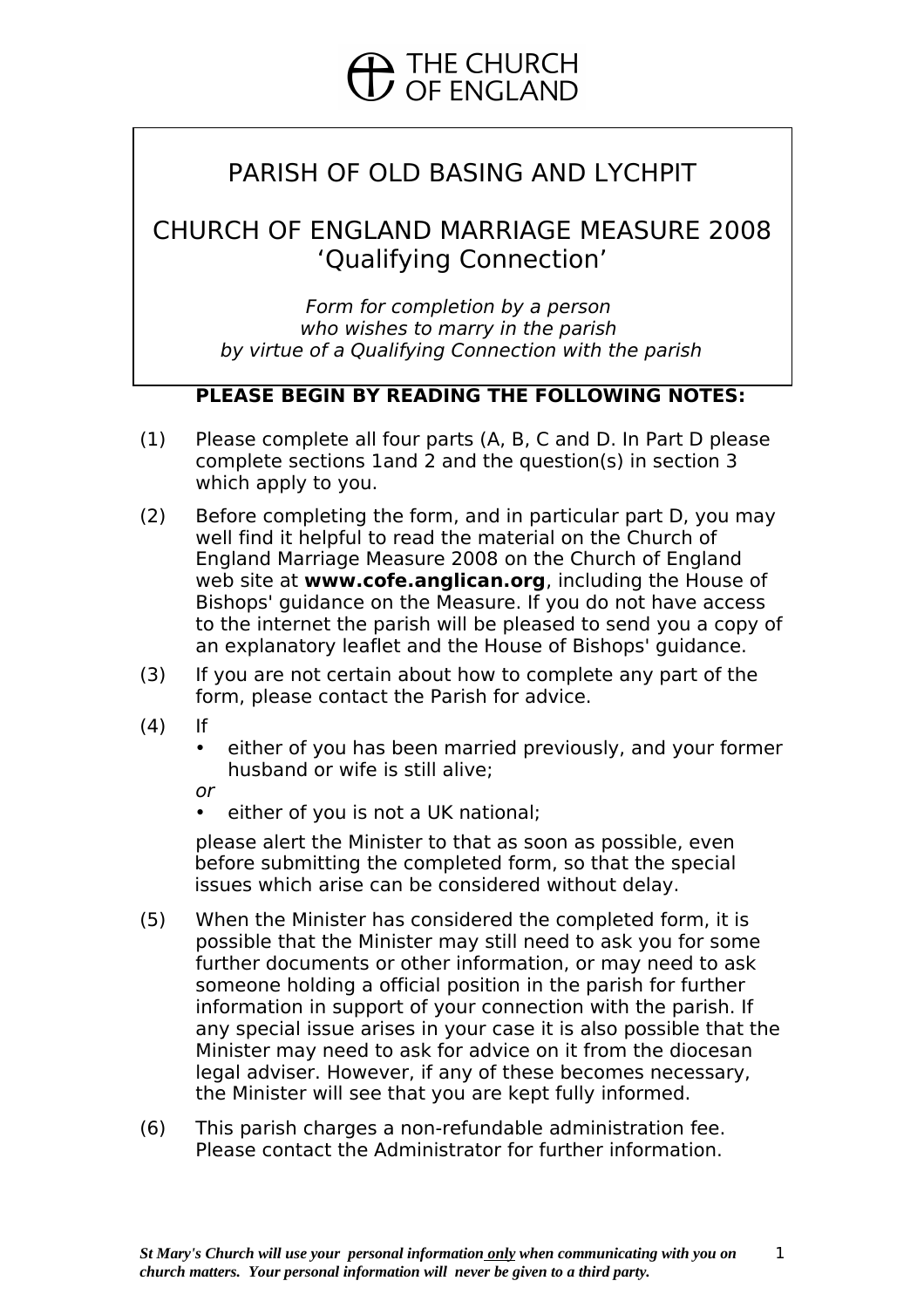|                                                                                              | <b>PART A - REQUEST TO MARRY IN PARISH</b>                                                                                                                                                                                                                                                                                                                                 |
|----------------------------------------------------------------------------------------------|----------------------------------------------------------------------------------------------------------------------------------------------------------------------------------------------------------------------------------------------------------------------------------------------------------------------------------------------------------------------------|
|                                                                                              |                                                                                                                                                                                                                                                                                                                                                                            |
| * Person<br>completing form-<br>please insert full<br>names of yourself<br>and your fiancee) | wish to be married to                                                                                                                                                                                                                                                                                                                                                      |
|                                                                                              | according to the rites of the Church of England in the Parish of Old Basing and<br>Lychpit by virtue of my having a qualifying connection with the parish under<br>the Church of England Marriage Measure 2008.                                                                                                                                                            |
|                                                                                              | I confirm that the information and answers given in and supplied with<br>this form are correct to the best of my knowledge and belief.                                                                                                                                                                                                                                     |
|                                                                                              |                                                                                                                                                                                                                                                                                                                                                                            |
|                                                                                              |                                                                                                                                                                                                                                                                                                                                                                            |
|                                                                                              | <b>PART B - THE PROPOSED MARRIAGE</b>                                                                                                                                                                                                                                                                                                                                      |
|                                                                                              | My fiancé(e) and I wish to be married in the parish church of Old Basing and<br>Lychpit                                                                                                                                                                                                                                                                                    |
|                                                                                              | Our preferred date and time for the marriage would be                                                                                                                                                                                                                                                                                                                      |
|                                                                                              | Note:                                                                                                                                                                                                                                                                                                                                                                      |
|                                                                                              | It is not always possible to meet your request. We strongly advise that you confirm<br>your preferred date with the Church Administrator, Mrs Debbie Filer, before you<br>make any other bookings e.g. for a reception venue, transport etc.<br>St Mary's Church, Church Lane, Old Basing, Basingstoke, Hampshire, RG24 7DJ<br>07541 698235, admin@stmarysoldbasing.org.uk |
|                                                                                              |                                                                                                                                                                                                                                                                                                                                                                            |
|                                                                                              |                                                                                                                                                                                                                                                                                                                                                                            |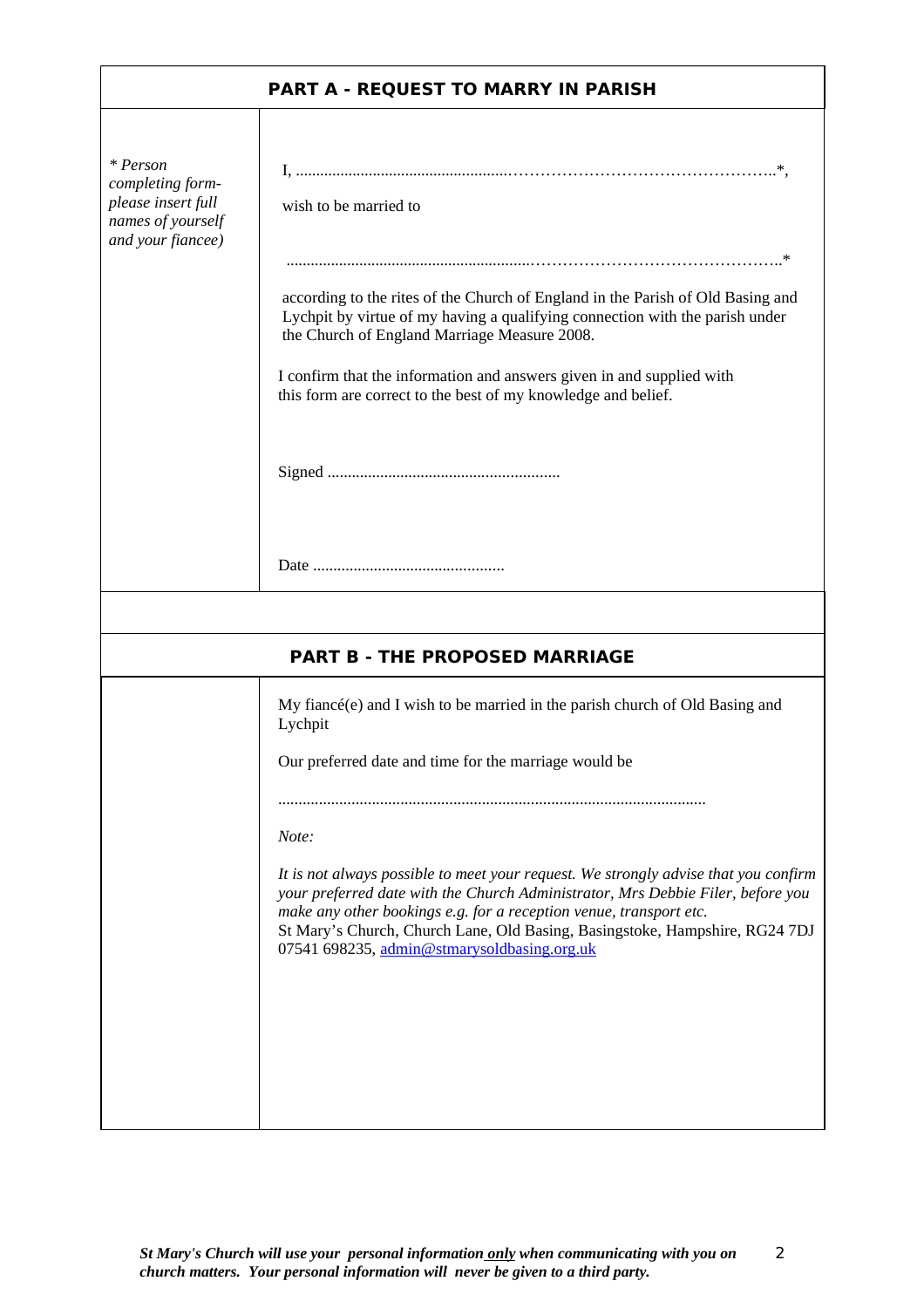| PART C - GENERAL INFORMATION ABOUT YOURSELF AND YOUR FIANCE(E)<br>(Please complete in block capitals)                     |                                                                                                                                                                                                                                                                   |                                                                        |  |
|---------------------------------------------------------------------------------------------------------------------------|-------------------------------------------------------------------------------------------------------------------------------------------------------------------------------------------------------------------------------------------------------------------|------------------------------------------------------------------------|--|
|                                                                                                                           | <b>BRIDE</b>                                                                                                                                                                                                                                                      | <b>BRIDEGROOM</b>                                                      |  |
| <b>Full name</b>                                                                                                          |                                                                                                                                                                                                                                                                   |                                                                        |  |
| <b>Present home address</b>                                                                                               |                                                                                                                                                                                                                                                                   |                                                                        |  |
| Tel (day)                                                                                                                 |                                                                                                                                                                                                                                                                   |                                                                        |  |
| <b>Tel (evening)</b>                                                                                                      |                                                                                                                                                                                                                                                                   |                                                                        |  |
| Tel (mobile)                                                                                                              |                                                                                                                                                                                                                                                                   |                                                                        |  |
| e-mail                                                                                                                    |                                                                                                                                                                                                                                                                   |                                                                        |  |
| Date of birth                                                                                                             |                                                                                                                                                                                                                                                                   |                                                                        |  |
| <b>Nationality</b>                                                                                                        |                                                                                                                                                                                                                                                                   |                                                                        |  |
| Have either of you previously<br>been married ? * Please delete<br>whichever answer does not<br>apply.                    | Yes/No                                                                                                                                                                                                                                                            | Yes/No                                                                 |  |
| If yes,<br>(a) When did the marriage end?<br>(Give date)                                                                  |                                                                                                                                                                                                                                                                   |                                                                        |  |
| (b) How did it end? e.g. divorce,<br>death                                                                                |                                                                                                                                                                                                                                                                   |                                                                        |  |
| (c) Is the other spouse still<br>alive?                                                                                   | Yes/No                                                                                                                                                                                                                                                            | Yes/No                                                                 |  |
|                                                                                                                           | Note:<br>1.                                                                                                                                                                                                                                                       | The law also forbids a person who has entered into a civil partnership |  |
|                                                                                                                           | to enter into a marriage while the civil partnership is still subsisting.<br>It may not be assumed that those whose previous marriage is<br>2.<br>dissolved may automatically be married in the parish church. This is<br>down to the discretion of the Minister. |                                                                        |  |
| Are you and your fiancé(e)<br>related or connected by<br>marriage? Please<br>delete whichever answer does<br>not<br>apply | Yes/No                                                                                                                                                                                                                                                            |                                                                        |  |
| If yes, please give details.                                                                                              |                                                                                                                                                                                                                                                                   |                                                                        |  |

*St Mary's Church will use your personal information only when communicating with you on church matters. Your personal information will never be given to a third party.* 3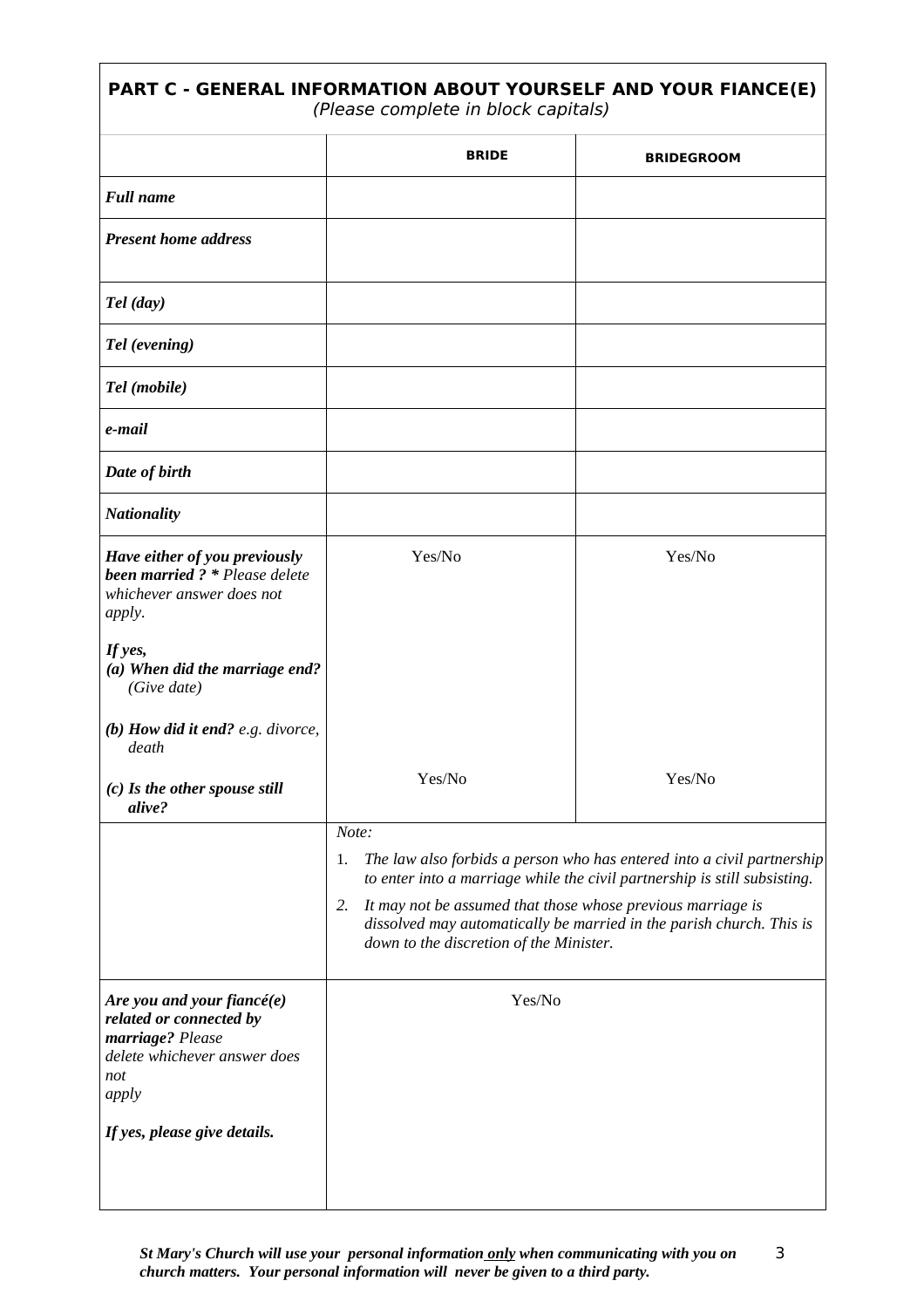## **PART D - YOUR QUALIFYING CONNECTION WITH THE PARISH**

| Please complete sections 1 and 2 *and whichever questions(s) in section 3 apply                                                                                                                                             |                                                                                                                                                                                                                                                                                                                                                                                                                                                                                              |  |
|-----------------------------------------------------------------------------------------------------------------------------------------------------------------------------------------------------------------------------|----------------------------------------------------------------------------------------------------------------------------------------------------------------------------------------------------------------------------------------------------------------------------------------------------------------------------------------------------------------------------------------------------------------------------------------------------------------------------------------------|--|
| <b>SECTION 1</b>                                                                                                                                                                                                            |                                                                                                                                                                                                                                                                                                                                                                                                                                                                                              |  |
| Please tick<br>relevant box or<br>boxes                                                                                                                                                                                     | 1. I wish to rely on a connection with the parish by virtue of one or more<br>of the following:<br>■ A I was baptised in the parish (by a Church of England service/form<br>of baptism)<br>■ B I have been confirmed (by a Church of England service) and my<br>confirmation is entered in a register belonging to a church or chapel<br>in the parish<br>■ C My parent or grandparent was married in the parish by a Church<br>of England service                                           |  |
| * This can<br>apply whether or<br>not you or your<br>parent(s) are still<br>resident in the<br>parish<br>** This can<br>apply whether or<br>not you or your<br>parent(s) are still<br>attending<br>worship in the<br>parish | ■ D I have had my usual place of residence in the parish for at least 6<br>months *<br>■ E My parent has had his or her usual place of residence in the parish<br>for at least 6 months during my lifetime*<br><b>F</b> I have habitually attended public worship at Church of England<br>services in the parish for at least 6 months **<br>G My parent has habitually attended public worship at Church of<br>England services in the parish for at least 6 months during my<br>lifetime** |  |
| Note:                                                                                                                                                                                                                       |                                                                                                                                                                                                                                                                                                                                                                                                                                                                                              |  |
|                                                                                                                                                                                                                             | In the Church of England Marriage Measure a parent means:                                                                                                                                                                                                                                                                                                                                                                                                                                    |  |

- *• a parent of either a legitimate or an illegitimate child; or*
- *• an adoptive parent (This requires legal adoption); or*
- *• a person "who has undertaken the care and upbringing" of another person.*

*For a grandparent one of the above three types of relationship must apply between each generation and the next, i.e. between the grandparent and the parent and between the parent and the person completing the form.*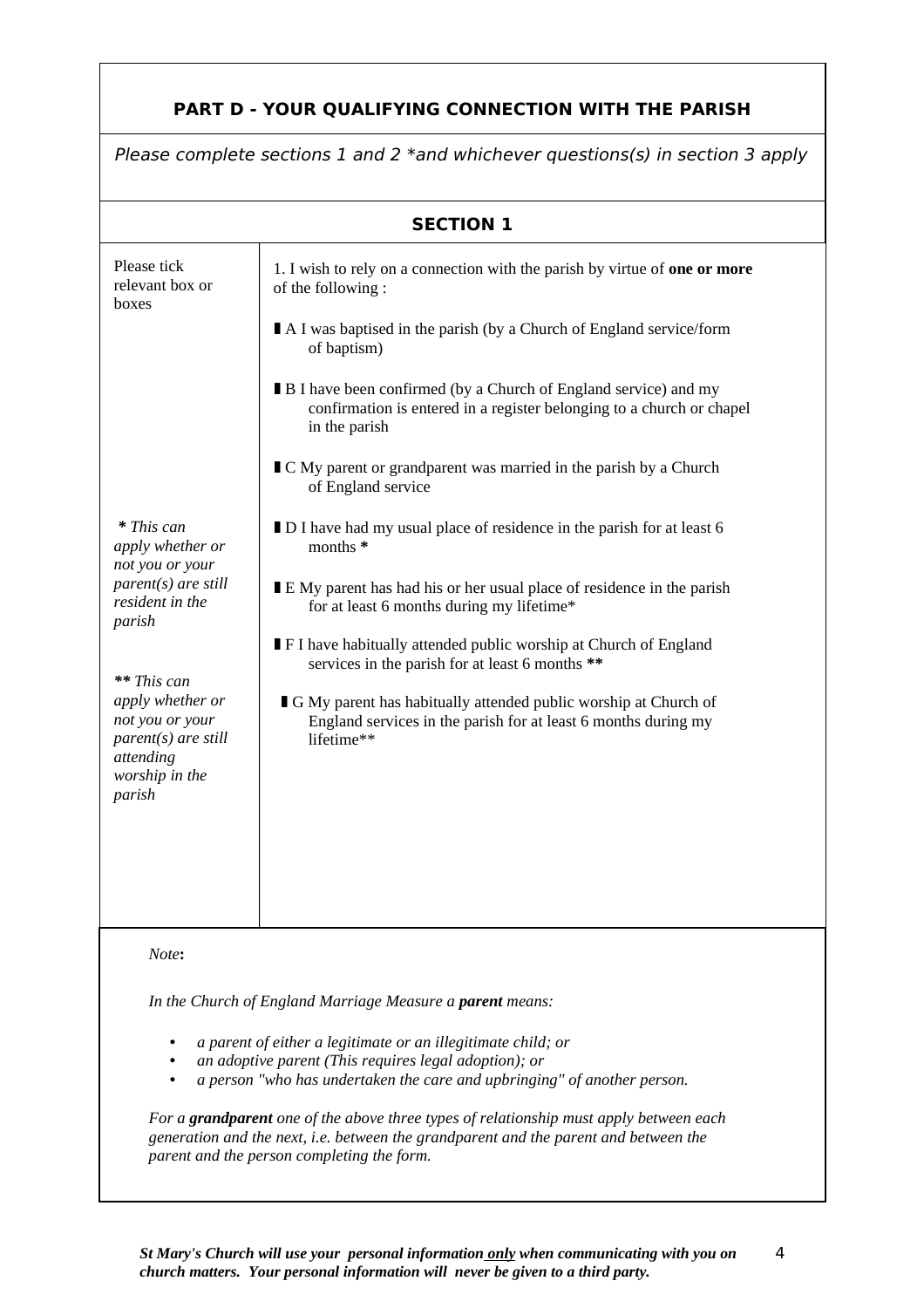|                 | <b>SECTION 2</b>                                                                                                                                                                                                                                                                                                                                                                                                                                                                                                                                                                                                                                                                                                  |
|-----------------|-------------------------------------------------------------------------------------------------------------------------------------------------------------------------------------------------------------------------------------------------------------------------------------------------------------------------------------------------------------------------------------------------------------------------------------------------------------------------------------------------------------------------------------------------------------------------------------------------------------------------------------------------------------------------------------------------------------------|
| * Please delete | Does any of the information on which you are relying to show your<br>connection with the parish:<br>give a name for you which is different from the one you have used<br>on this form;<br>or<br>give the surname for any parent or grandparent of yours which is<br>different from your surname as set out on this form?<br>If yes, please:<br>give the previous/other name(s)<br>explain how the difference has arisen and<br>if the reason for the difference between the names is that you have<br>$\bullet$<br>changed your name, explain when and how the change(s) took<br>place and provide any documentary information (e.g. adoption<br>certificate, marriage certificate, deed poll for change of name) |
|                 | PLEASE NOW GO ON TO COMPLETE THE PART(S) OF SECTION 3 WHICH CORRESPOND TO THE<br>BOX(ES) YOU HAVE TICKED IN SECTION 1 ABOVE                                                                                                                                                                                                                                                                                                                                                                                                                                                                                                                                                                                       |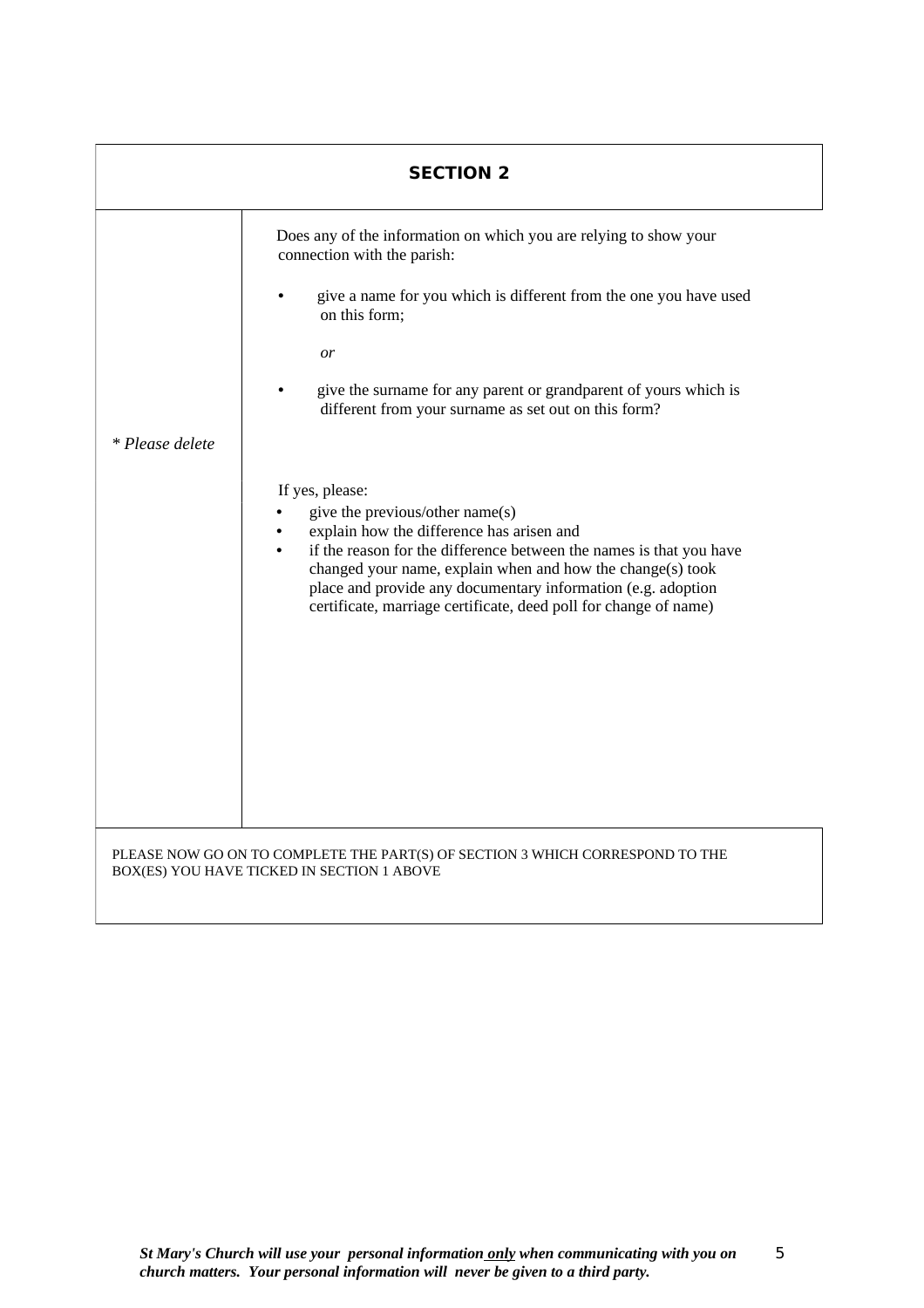## **SECTION 3**

Please answer the questions which relate to the connection(s) you have ticked in section 1.

*Please give exact dates, places, names etc if possible - if not, please give as much information as you can*

*As regards what documentary or other information will be needed, please see the paragraphs in the House of Bishops' guidance on the Church of England Marriage Measure (see front page) which deal with the relevant connection with the parish. The documents you supply will be returned to you.*

*Please complete your answer on a separate piece of paper if necessary and submit it with the form.*

#### **A I was baptised in the parish (by a Church of England service/form of baptism)**

When were you baptised?

Where were you baptised?

What documentary or other information do you have for this? *(Please submit any copy of an entry in the baptism register, baptism certificate or other documents with this form)*

#### **B I have been confirmed (by a Church of England service) and my confirmation is entered in a register belonging to a church or chapel in the parish**

When were you confirmed?

Where were you confirmed?

Who prepared you for confirmation?

In which register is your confirmation recorded?

What documentary or other information do you have as regards the registration of your confirmation? *(Please submit any copy of an entry in the confirmation register, certificate etc or other documents with this form)*

### **C My parent or grandparent was married in the parish by a Church of England service**

When and where did the marriage take place?

Please give names of the parties to the marriage, and state how the relevant party/parties are related to you.

What documentary or other information do you have for this? *(Please submit a copy of the relevant entry in the marriage register, marriage certificate or other documents with this form)*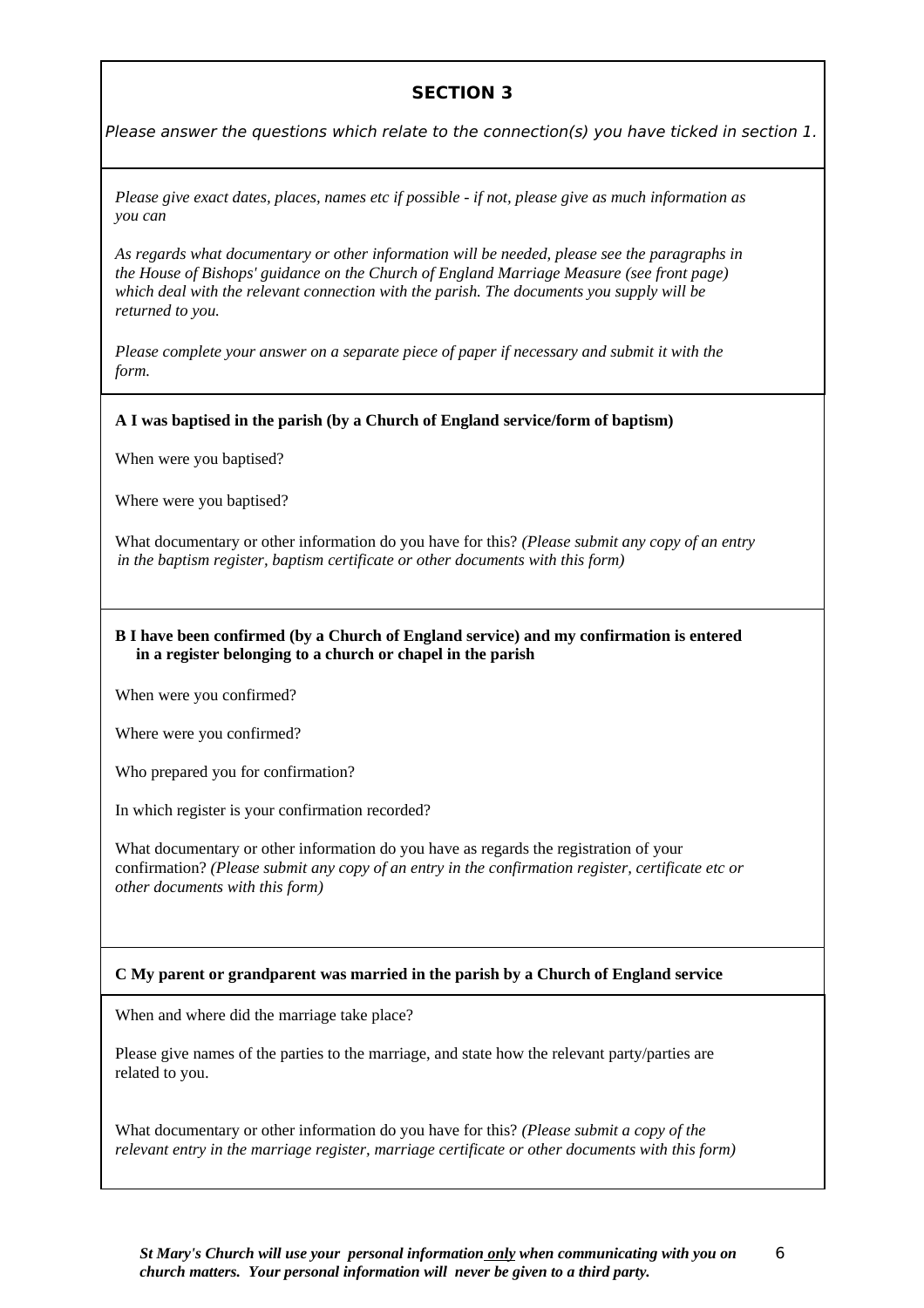| *This can<br>apply<br>whether or<br>not you are<br>still<br>resident in<br>The parish                   | D I have had my usual place of residence in the parish for at least 6<br>months*<br>Please give<br>each address at which you have been resident in the parish, and<br>the dates between which that address was/has been your usual place of<br>$\bullet$<br>residence                                                                                       |
|---------------------------------------------------------------------------------------------------------|-------------------------------------------------------------------------------------------------------------------------------------------------------------------------------------------------------------------------------------------------------------------------------------------------------------------------------------------------------------|
|                                                                                                         | What documentary or other information do you have for the above? (Please<br>submit the documents with this form)                                                                                                                                                                                                                                            |
| * This<br>can apply<br>whether or<br>not your<br>parent(s)<br>Is/are still<br>resident in<br>the parish | E My parent has had his or her usual place of residence in the parish for at<br>Least 6 months during my lifetime*<br>Please give:<br>each address at which a parent of yours has been resident in the parish;<br>the name(s) of the parent(s) resident there; and<br>the dates between which that address is/was his/her/their usual place of<br>residence |
|                                                                                                         | What documentary or other information do you have for the above? (Please<br>submit the documents with this form)                                                                                                                                                                                                                                            |